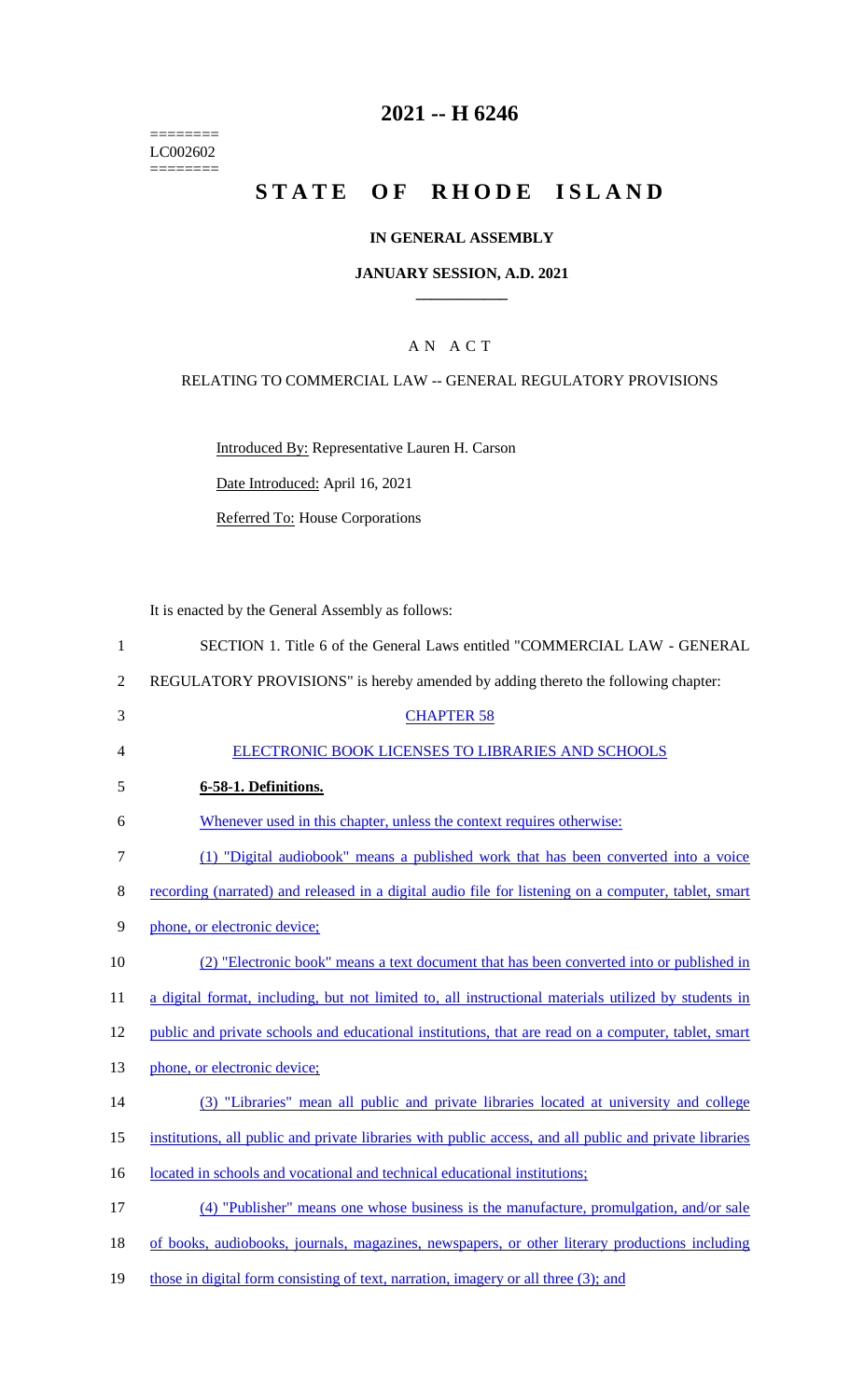| $\mathbf{1}$   | (5) "Reasonable technological protection measures" means any technology that enhances                     |
|----------------|-----------------------------------------------------------------------------------------------------------|
| $\overline{2}$ | the secure loaning and/or circulation by a library or school of an electronic book or digital             |
| 3              | audiobook, including:                                                                                     |
| 4              | (i) Technology limiting the loan to a single patron at a time, for a limited period of time;              |
| 5              | (ii) Technology that limits access to only one library patron or student at a time for each               |
| 6              | acquired copy; and                                                                                        |
| 7              | (iii) Technology that prevents any reproduction of copies during the loan period.                         |
| 8              | 6-58-2. License to libraries and schools.                                                                 |
| 9              | Any publisher who offers a contract or license for acquisition of electronic books and                    |
| 10             | digital audiobooks to the public shall offer to license such books to libraries and to elementary and     |
| 11             | secondary schools and educational institutions in the state on reasonable terms that would permit         |
| 12             | the libraries, schools and educational institutions to provide their users and students with access to    |
| 13             | such electronic books.                                                                                    |
| 14             | (1) Such reasonable terms may include:                                                                    |
| 15             | (i) A limitation on the number of users or students to whom the libraries or schools may                  |
| 16             | simultaneously provide access to the electronic books;                                                    |
| 17             | (ii) A limitation on the number of days the libraries and/or schools may provide a user or                |
| 18             | student with access to the electronic books; and                                                          |
| 19             | (iii) The use of technological protection measures that would prevent a user or student                   |
| 20             | from:                                                                                                     |
| 21             | (A) Maintaining access to the electronic books beyond the access period set forth in the                  |
| 22             | license; and                                                                                              |
| 23             | (B) Providing other users with access to the electronic books.                                            |
| 24             | (2) Such reasonable terms shall not include a limitation on the number of licenses for                    |
| 25             | electronic books that libraries or schools may purchase on the same date available to the public.         |
| 26             | 6-58-3. Prohibited provisions.                                                                            |
| 27             | (a) Any publisher who offers a contract or license for acquisition of electronic books and                |
| 28             | digital audiobooks to the public in this state shall be governed by Rhode Island law with respect to      |
| 29             | the contract or license. Contracts or licenses that include any clauses that preclude, limit, or restrict |
| 30             | a library or school from the purchase of electronic books or digital audiobooks, or clauses that          |
| 31             | preclude, limit, or restrict libraries or schools from performing critical functions, including, but not  |
| 32             | limited to, circulating electronic books or digital audiobooks to patrons or students, and/or making      |
| 33             | preservation copies, are in violation of Rhode Island public policy and therefore void and                |
| 34             | unenforceable.                                                                                            |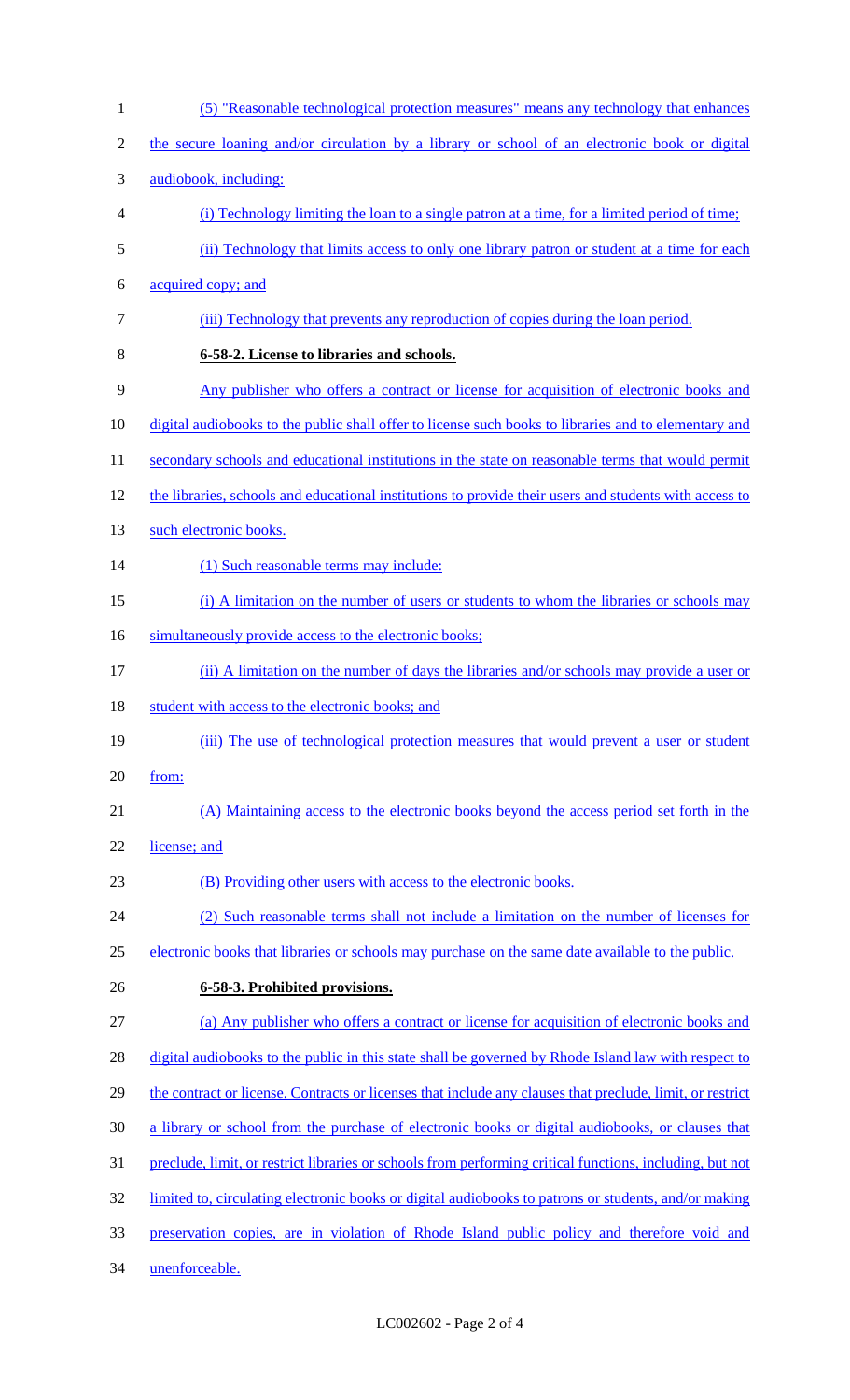- 1 (b) A contract or license shall contain no provision:
- 2 (1) Restricting or limiting a library's or school's right to loan/circulate the electronic books
- 3 and digital audiobooks to patrons using reasonable technological protection measures;
- 4 (2) Restricting or limiting a library's or school's right to make non-public preservation
- 5 copies of the electronic book or digital audiobook;
- 6 (3) Restricting or limiting the use of reasonable technological protection measures for
- 7 circulating the work to patrons or students; and
- 8 (4) Restricting the number of licenses for electronic books or digital audiobooks that
- 9 libraries or schools may purchase on the same date available to the public.
- 10 (c) The knowing inclusion in a consumer contract of a contract provision violating the
- 11 prohibitions contained in this section shall constitute an unfair and deceptive trade practice.

# 12 **6-58-4. Unfair and deceptive trade practice.**

- 13 A violation of this chapter shall be deemed an unfair and deceptive trade practice within
- 14 the meaning of chapter 13.1 of this title, and any remedy provided pursuant to chapter 13.1 of this
- 15 title shall be available for the enforcement of this chapter.
- 16 SECTION 2. This act shall take effect upon passage.

======== LC002602 ========